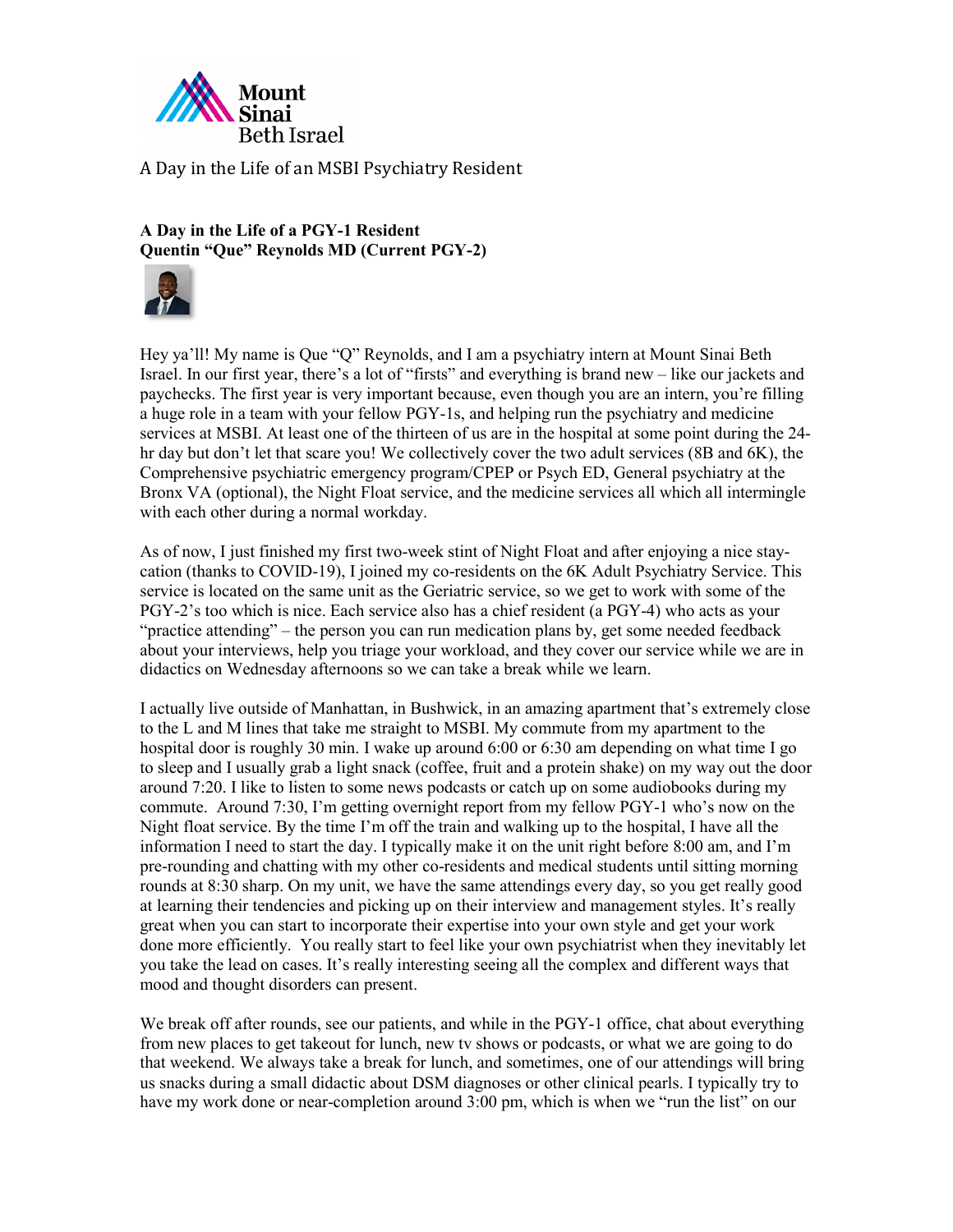

patients with our attending. I spend my last hour or so checking orders, updating the sign out chart and checking in with patients and our wonderful nursing staff making sure they have everything they need. I sign out to the A resident-on-call (another one of my fellow coresidents!) around 5:00 pm. Some days I leave right on time, other times I stay behind for a few minutes to chat, set up some things for tomorrow, or help out, but all in all, I'm back on the train and home by 6:00 pm. I do a quick 30-45 min workout to decompress, take my two dogs on a walk around the neighborhood, and then I'm watching Netflix or Hulu and eating dinner with my wife around 8. On the weekends, I'm usually not at the hospital and I'm definitely not home-- I'm out exploring the other boroughs with my co-residents. There's always at least one other person who's free and trying to do something spontaneous in NYC and with social distancing! I can't imagine doing my first year of residency any other way, with some of the best psychiatrists, in the greatest city in the world!

### **A Day in the Life of a PGY-2 Resident Amit Patel MD (Current PGY-3)**



Hey all! My name is Amit Patel, and I am a second year psychiatry resident. This is the year we develop a greater depth of understanding in psychiatry and learn to take more agency in caring for our patients. We cover inpatient addiction and geriatric units, the psychiatric emergency room, the consult-liaison service, intensive outpatient modalities (ECT, Assertive Community Treatment), as well as a broad range of electives.

I'm currently working in the CPEP, or Comprehensive Psychiatric Emergency Program. It's a fast-paced environment where we have a steady stream of diverse patients. While it may sound intimidating to manage everything from decompensated chronic schizophrenic patients to college students in acute crisis, the close guidance from our attendings and seasoned nurses guarantees you'll never feel overwhelmed. In the CPEP, you have the opportunity to master a wide range of diagnostic skills and short-term interventions. Above all, you'll learn the importance of triage and the roles of various providers across the psychiatric care spectrum.

I live in resident housing across from Mount Sinai West. It's a short commute, and if the timing works out, there's a shuttle to and from Beth Israel. My day starts at 6 with a morning workout of yoga and calisthenics. I cook myself some breakfast, read some news, then head out and catch the 7:30 shuttle. Days run from 8 am to 5 pm, with the busiest part of the day usually being 8-10 and 2-5. We work with a wide range of attendings who all have their own unique style and systems, so we quickly get a good idea of what sort of techniques we want to bring into our own practice. For me personally, I learned how to be more commanding and authoritative in the CPEP, which was absolutely essential to balance my natural tendency to stick with friendly warmth. Whatever your style is, you're guaranteed to learn balance in the CPEP.

Wednesdays are didactic day from 1-5, so I break off and learn how to master my craft in a more formal setting. The CPEP resident is on call from 5-10 pm on Wednesdays, so after class, I hop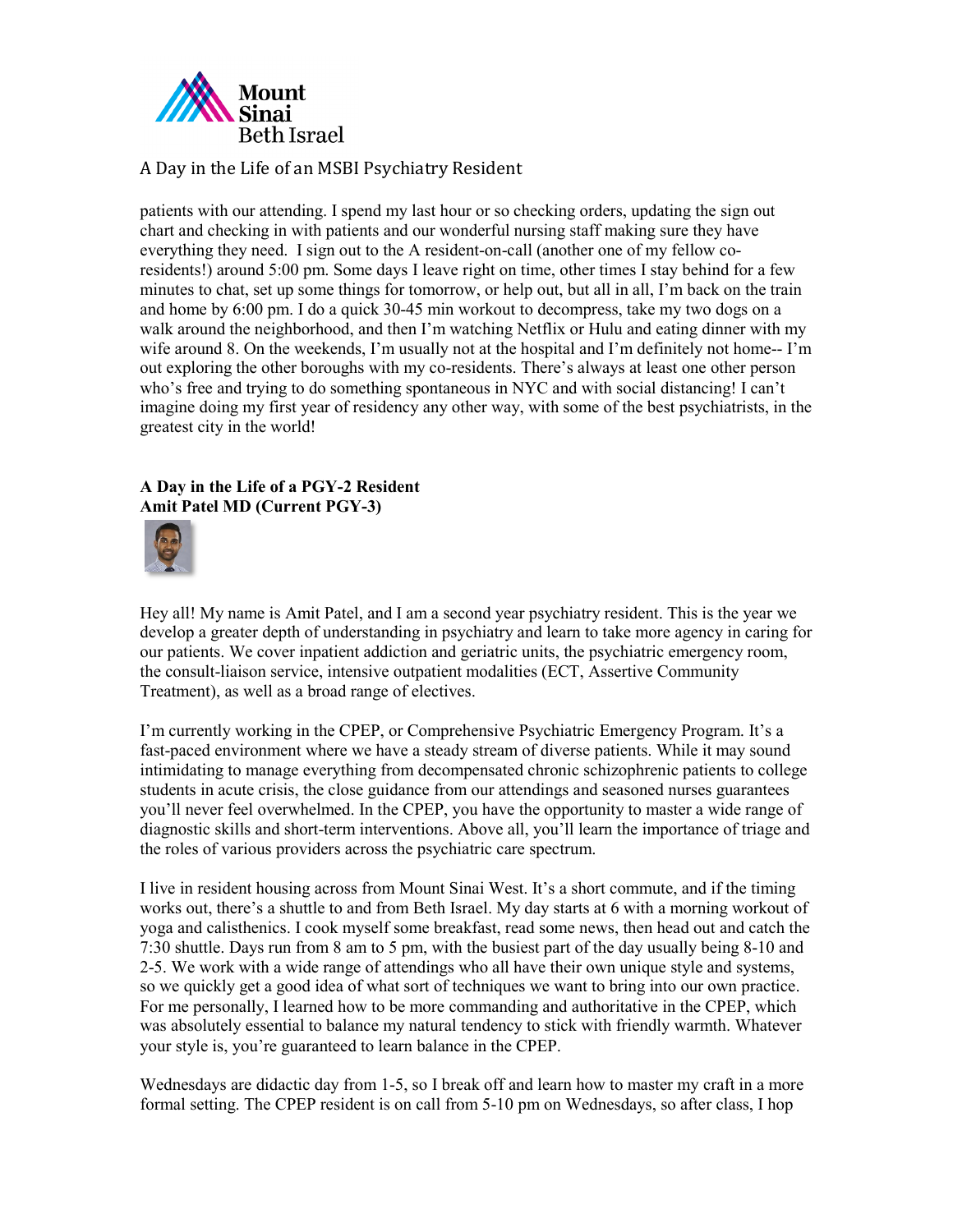

back into the rhythm. With the assistance of our wonderful Nurse Practitioner, Jaime, on Wednesdays, call can actually be a lot of fun. I enjoy the challenge of being the first-line psychiatry expert in the hospital, and where my experience falls short, there's always an attending in the ED to call for back-up.

Outside of Wednesdays, I get to soak up the cultural glow of New York City. Our residency class is close, so we always plan for Tuesday Happy hour (appropriately socially distanced of course). Outside of that, there's always something new to eat, drink, see, or wander through, and always someone up to experience those things with you. I always thought New York would be overwhelming, but thanks to the culture of overwhelming support from our program, it's been a fun and amazing experience. I can't imagine finding a program more perfect for me than MSBI.

#### **A Day in the Life of a PGY-3 Resident Alexandra Hamlyn MD (Current Child & Adolescent Psychiatry Resident at NYU)**



Hi! I'm Alexandra Hamlyn, a third year psychiatry resident at Mount Sinai Beth Israel. Our third year of residency is spent solely in the psychiatric outpatient clinic where we care for both children and adults. In addition to medication management patients that we treat, we also have psychotherapy patients who we see weekly. Therapy is a crucial skill to learn, and we are exposed to a wide range of psychotherapy techniques that we are then able to apply clinically with our patients. Third year is an incredible experience as it allows you to develop your own clinical style. This year gives you significant autonomy while still having individual supervisors to help guide you in your training.

My day usually starts around 6:45 a.m. when my alarm goes off. This holds true unless my dog, Grace, wakes me up earlier deciding she wants to play. After spending a few minutes playing with Grace, I head to the gym in my building for about an hour. A bonus of working in the outpatient clinic is that your workdays usually start around 9 a.m., so you have some of the morning to yourself! I head to Grand Central Station around 8:30 a.m. and catch the express train to Union Square; I grab myself a Starbucks coffee on the way and get to the clinic by 9 a.m. After I arrive to work, I stop in and greet some of my coworkers before settling into my office. Having your own office is a right of passage in our residency, and it's really exciting to decorate your office in your unique style!

I start the workday by listening to any voicemails I received overnight, seeing some of my follow up patients, and refilling medication requests. After seeing a couple patients, I head to lunch with my co-residents. We usually gather lunch and eat together in the park next to the hospital. My coworkers have become some of my best friends in the city. It's wonderful to be able to connect throughout the day, and we are an essential support system to each other. I typically see around five medication management patients a day, which leaves ample time for different didactic sessions, psychotherapy patients, and my other interests. There are plenty opportunities here to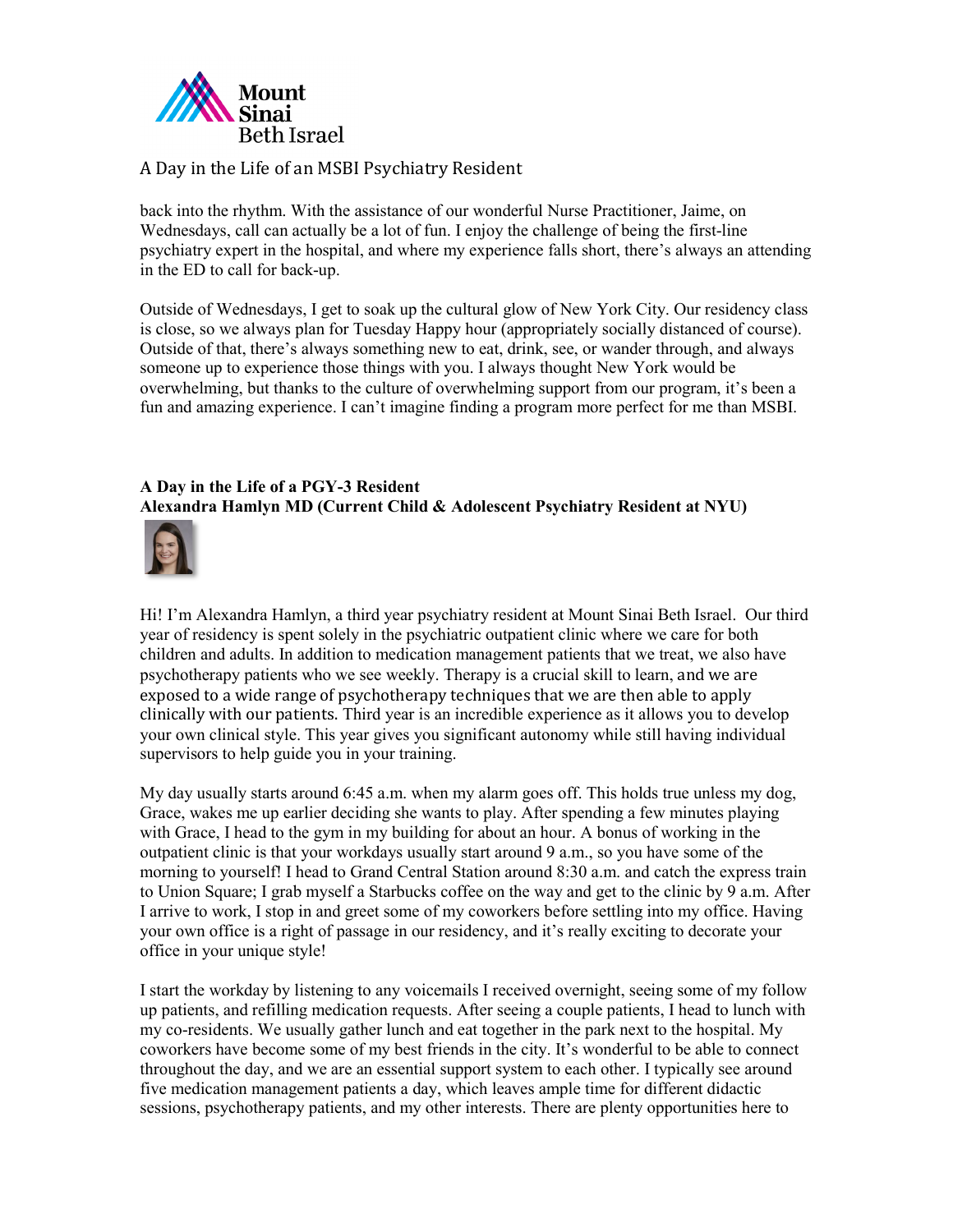

get involved in different committees and research. I am particularly interested in resident wellness and currently working on a project with our program director, Dr. Safin, which aims to identify a relationship between administrative burden and resident burnout. I work on my research for a short time and see another patient or two. Depending on the day, I'll also check in with one of my supervisors to discuss any intricate patients I've recently seen. My workday ends between 4:30 and 5 p.m.

After work, I pick up dinner from my favorite poke place and spend my evenings with my husband and our dog. We typically can be found exploring the city, seeing a Broadway play (pre-COVID), or binge-watching a different television show. You only have two call shifts during the PGY-3 year so you essentially have all of your evenings and weekends free. This gives you ample time to take in what many say (and I agree) is the greatest city in the world! Even during pandemic times, New York City has so much to offer. On the weekends, I'm either having picnics in Central Park with my coworkers or finding a new outdoor restaurant with my husband. Overall, I can't imagine a more welcoming and encouraging residency program. I have no doubt that my training at Mount Sinai Beth Israel has exposed me to an unparalleled variety of patients and different presentations of psychiatric conditions. The Mount Sinai Beth Israel family has not only given me so much confidence in myself as a clinician, but it has helped shape who I am as a person. I will always be so grateful I was able to train in this city and in what I think is one of the best residency programs in the country.

### **A Day in the life of a PGY-4 Resident Carmen Leung DO (Graduate: Currently an Attending at the NYU Sunset Terrace Outpatient Clinic)**



Hello and welcome! My name is Carmen Leung and I am a fourth-year resident here at Mount Sinai Beth Israel. This year, I work mostly in our outpatient clinic with some inpatient and CPEP senior rotations coming up later in the year. I also am currently rotating at Baruch College one afternoon a week doing medication management for the Counseling Center as well as taking on the role of the CBT lead resident. Last year, I really found my passion in our outpatient clinic managing my own caseload, getting to know each of my patients on a deep level, and utilizing therapeutic modalities to further help my patients cope with difficult times. I look forward to working in an outpatient setting after graduation. During the COVID pandemic, my days are usually spent working from home, though I always have administrative and senior duties that require me to be in the hospital, located at 1st Ave and 16th St.

My day starts around 8am, when I wake up and make myself a cup of coffee while I review my schedule and catch up on emails. I usually see 1-2 patients before mid-morning when I have most of my didactics and supervision scheduled. We have amazing individual supervision for medication management and long-term psychotherapy, as well as group supervision for CBT and family therapy. We also have Grand Rounds and didactics in LTP and professional development which have been great in helping us determine and pursue